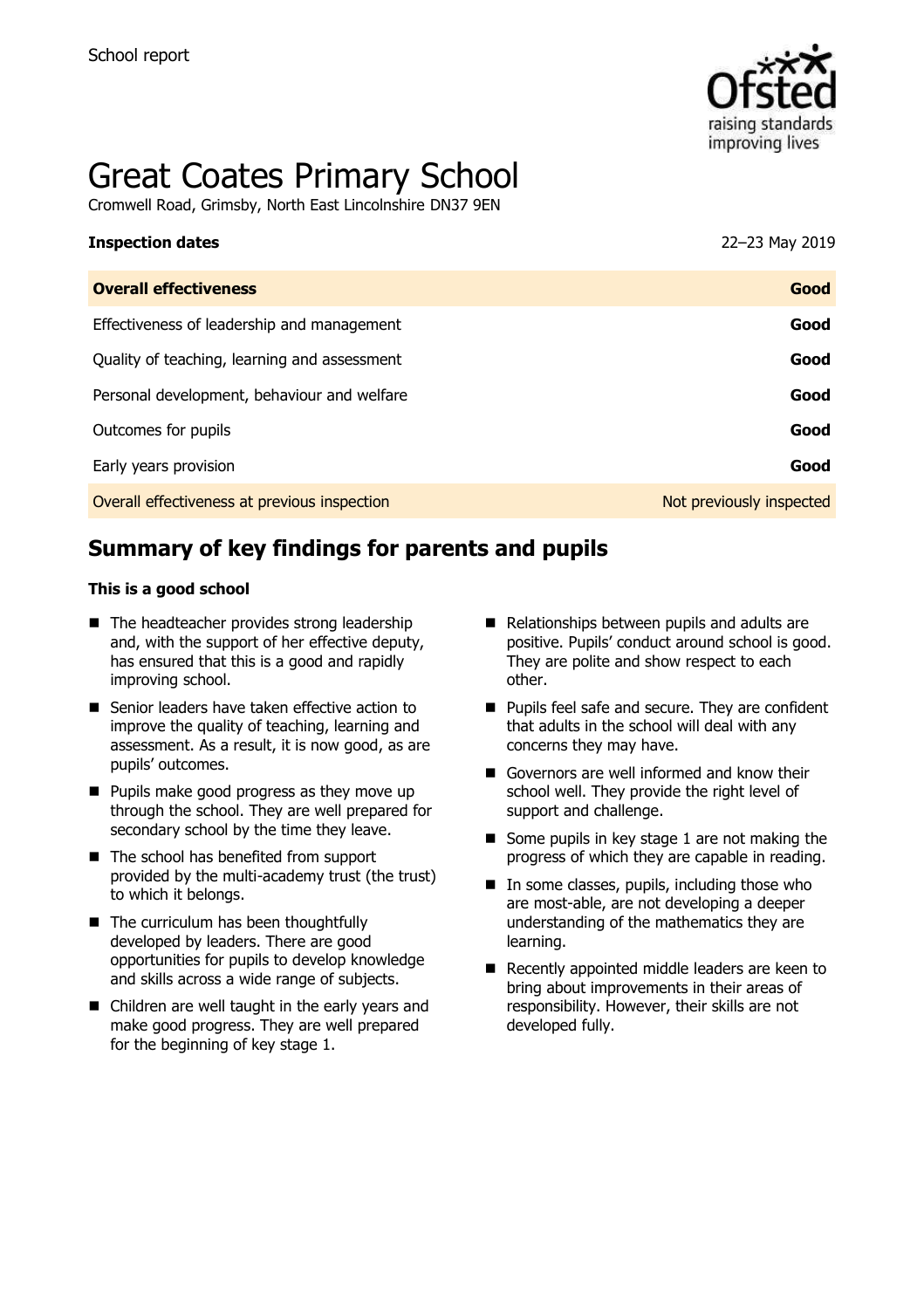

# **Full report**

### **What does the school need to do to improve further?**

- Further strengthen leadership and management, by:
	- developing middle leaders' skills and knowledge so they can make improvements in the school.
- Develop teaching, learning and assessment further by ensuring that:
	- reading activities in key stage 1 enable pupils to make the best possible progress
	- planned learning activities in mathematics deepen pupils' knowledge and understanding, especially for those pupils who are most-able.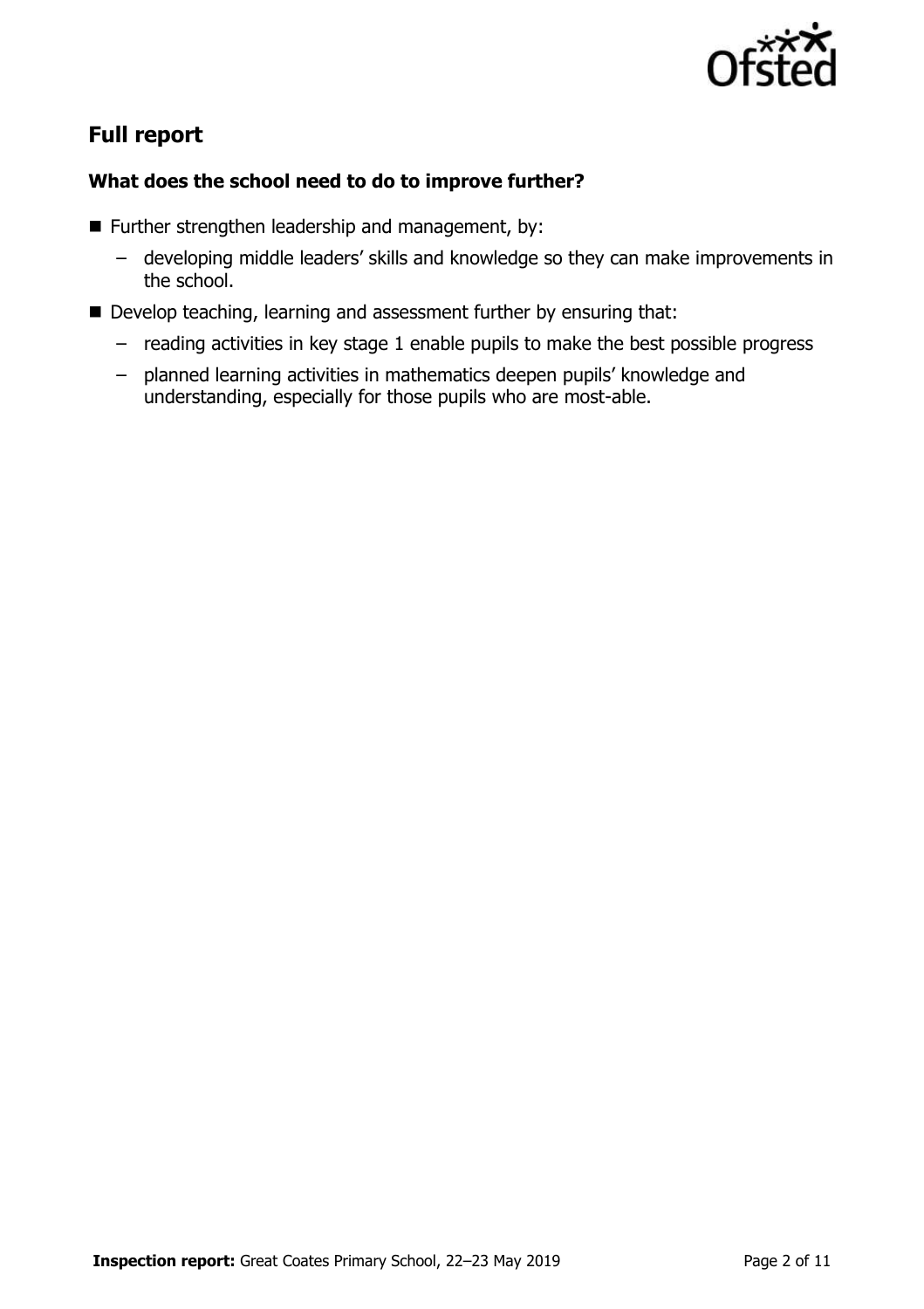

## **Inspection judgements**

#### **Effectiveness of leadership and management Good**

- The headteacher and her deputy have worked very hard to improve the school since their appointments. Since the formation of the present senior leadership team, there has been rapid improvement in teaching and learning and, as a result, improved progress for pupils.
- The strong focus on teamwork has ensured that leaders and governors work as a united team who share a common drive to improve the school. They are uncompromising in their drive to make Great Coates Primary School the best it can be.
- Leaders have an accurate view of the school. Improvement planning accurately identifies priorities for further improvement and the actions needed to achieve them. Leaders' regular monitoring of the completion of improvement targets and their effect has aided the drive for continuous improvement.
- Middle leaders are new to their posts. They are enthusiastic and show a real desire to be successful in their areas of responsibility. However, these leaders have not developed all of the skills and knowledge to drive improvements in the school.
- The trust has provided strong support to the school since it became an academy in 2016. The trust's improvement officer has provided advice and guidance to leaders. School staff share practice with other colleagues in the trust and benefit from joint training events. Teachers say that they value these opportunities and that they are helping them to improve their practice.
- Senior leaders have a clear vision around the curriculum they aspire to for their school. They have thought carefully about the curriculum to ensure that it engages pupils and provides them with opportunities to acquire a range of skills and knowledge in different areas.
- Pupils experience a range of opportunities to develop their spiritual, moral, social and cultural understanding. Pupils of all ages are taught the key features of the main worldwide religions, such Judaism and Islam, and have ample opportunities to reflect on their own beliefs. Topics studied, such as the one on rainforests, allow pupils to consider how man is affecting the environment.
- Assemblies are used effectively to address current events, such as elections in other countries and the flying of drones around airports. Work and discussion on events like these are continued in the classroom, thus allowing pupils to develop an understanding of democracy and the rule of law. Leaders are preparing pupils well for life in modern Britain.
- Leaders ensure that they use the pupil premium funding effectively to improve the outcomes of disadvantaged pupils. This group makes progress that is often better than that of other pupils nationally.
- Funding for pupils with special educational needs and/or disabilities (SEND) is used effectively. The leader for special educational needs is knowledgeable about the pupils with SEND and their individual needs. She ensures that these pupils receive the support they need.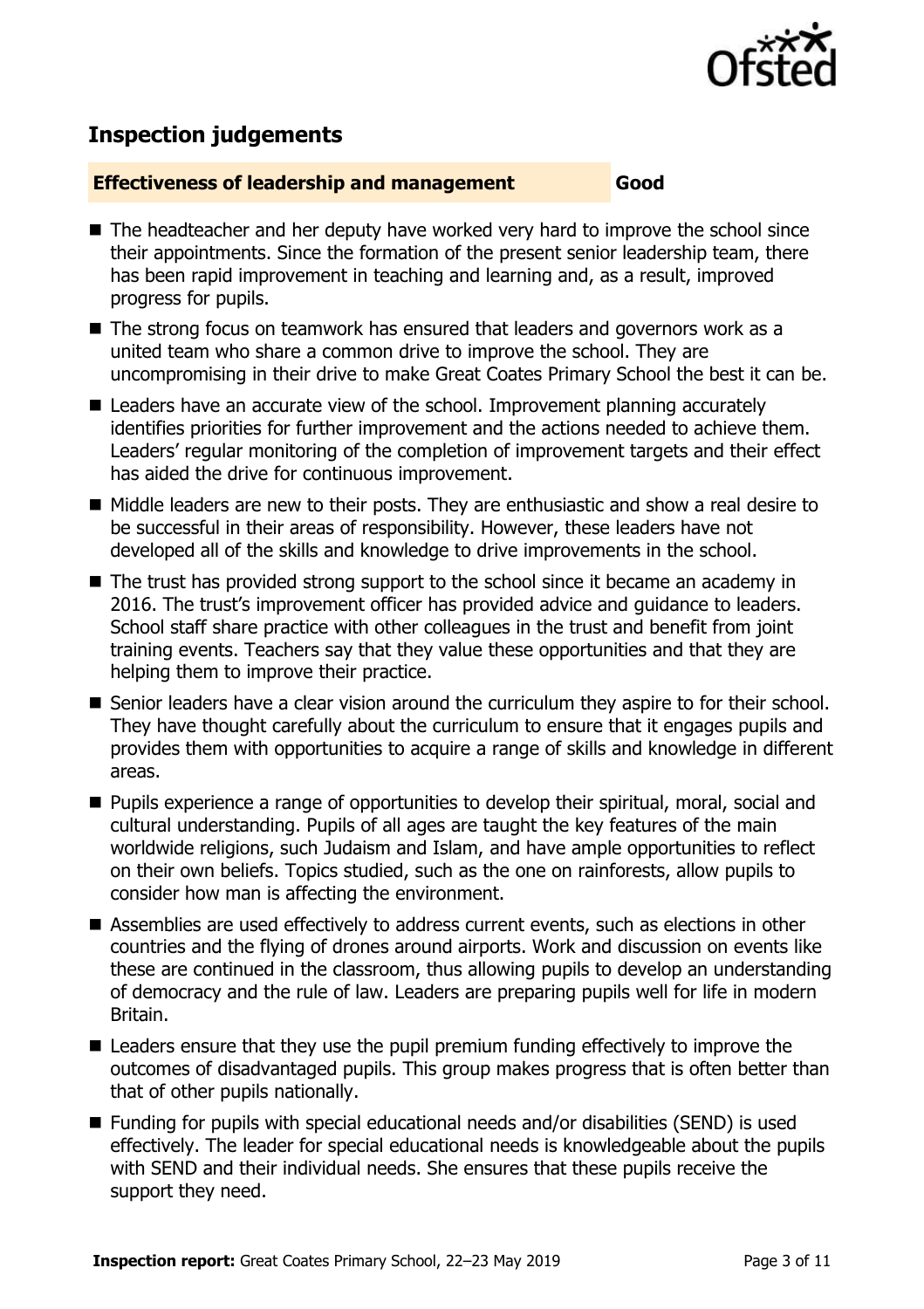

■ The primary school physical education and sport funding is used well. The school offers several after-school sports clubs, and pupils benefit from a range of sporting events and competitions.

### **Governance of the school**

- Governance has been strengthened over the last two years, as new governors have brought additional expertise to the governing body. As a result, governors are providing a clear strategic direction for the development of the school. Governors have worked well with the trust and leaders in moving the school forward. As a result, there are strong relationships between the governing body and leaders. This underpins recent improvements.
- All governors are suitably trained in safeguarding. All governors are trained in safer recruitment and ensure that at least one is always present at interviews for new staff. The safeguarding governor regularly visits the school to ensure that processes and procedures are robust. Governors undertake their statutory responsibilities diligently.

#### **Safeguarding**

- The arrangements for safeguarding are effective. Staff receive regular training in safeguarding. As a result, they know how to recognise signs of abuse and neglect. They are clear about how to report concerns, using the school's agreed procedure.
- Leaders work closely with other professionals and parents and carers to ensure pupils are safe and secure. Record-keeping is effective and fit for purpose and required preemployment checks are made. Leaders follow up safeguarding concerns diligently with external agencies to ensure that children and families are well supported.
- Pupils spoken with told inspectors that they feel safe and are taught how to keep themselves safe at school and home. Pupils articulately explained the strategies they use to keep themselves safe in a range of settings, including when online.

### **Quality of teaching, learning and assessment Good**

- Positive relationships between current staff and pupils underpin successful teaching throughout the school. Pupils are attentive, responsive and keen to learn. Consequently, they make strong progress in a wide range of subjects.
- The teaching of writing is effective and much improved. The well-planned curriculum develops pupils' technical writing skills and allows them to practise their writing for different purposes, for example when producing a news report, and in different subjects such as history.
- Reading in key stage 2 is taught well. Pupils report that they enjoy reading and read a range of different and high-quality texts. Teachers' strong use of questioning enables pupils to deepen their comprehension of what they are reading and their ability to explain this understanding. For example, in a Year 5 class pupils were engaged in a discussion about the characteristics and similarities in a range of texts from a famous children's author.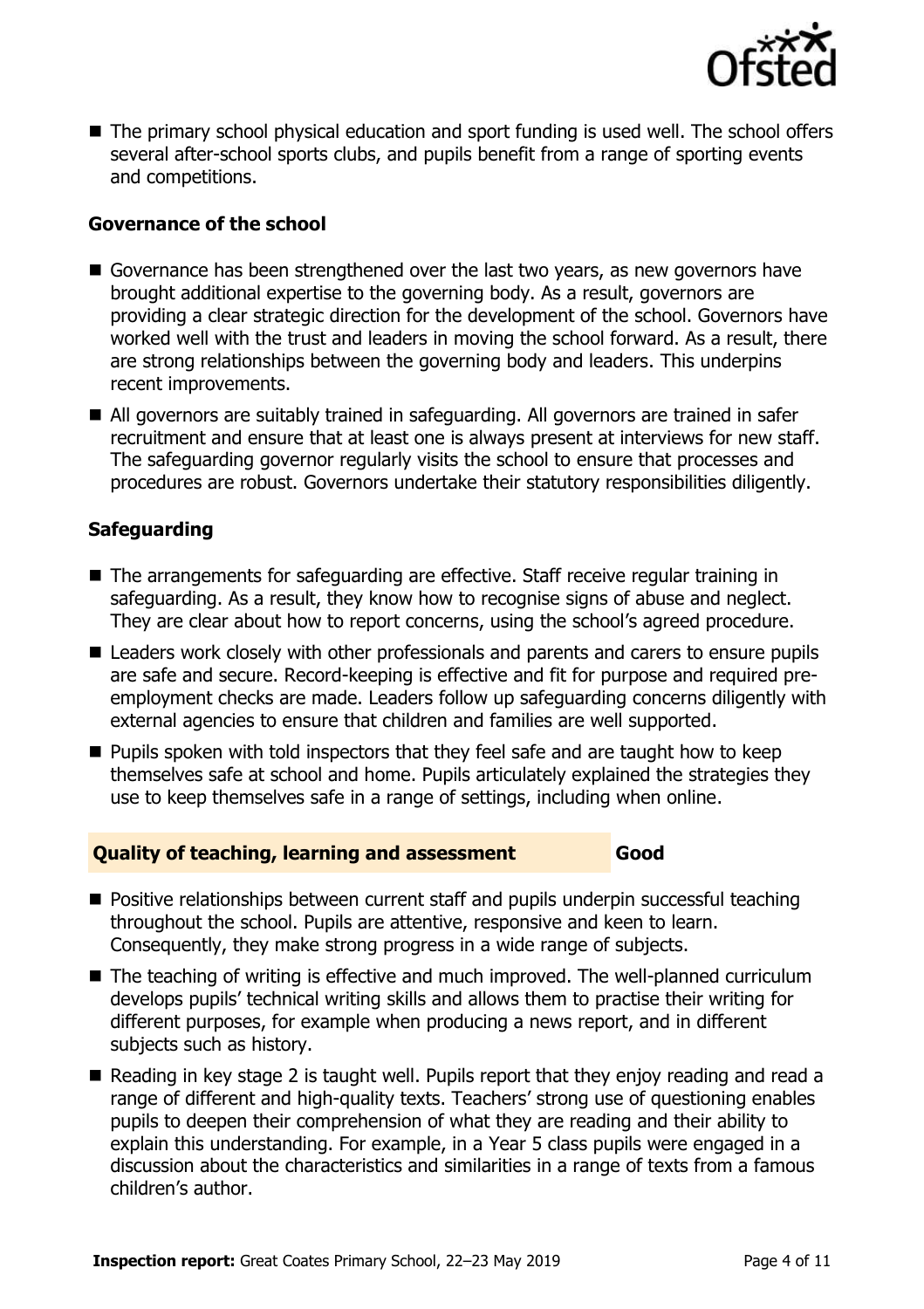

- $\blacksquare$  The approach to the teaching of reading across key stage 1 focuses on developing fluency and the ability to decode. This is supported by effective phonics teaching. However, pupils are not given enough opportunities to explore rich literature through longer and more challenging texts. This limits their ability to be able to refine and develop their skills in inference and deduction and widen their vocabulary.
- Pupils are often given opportunities to apply their mathematical skills to more complex problems. However, observations of learning in mathematics and a scrutiny of pupils' workbooks show that some pupils are completing a considerable amount of work that adds little value to what they already know. The learning activities that pupils are completing are not challenging them to acquire a deep understanding of the key concepts they are learning. This is especially the case for those pupils who are mostable.
- The teaching of the broader curriculum is largely effective. Pupils engage in a wide range of topics, many of which are linked, showing pupils that skills learned in one curriculum area can be applied in others. Teaching in different subjects is regularly enriched by trips, such as a visit to a mediaeval manor house when learning about the Tudors.
- Support staff make a good contribution to teaching and learning. They work well with teachers and have good relationships with the pupils they support.

### **Personal development, behaviour and welfare Good**

#### **Personal development and welfare**

- The school's work to promote pupils' personal development and welfare is good.
- Pupils have a wide range of opportunities to take on positions of responsibility and contribute to the wider life of the school. For example, older pupils act as play leaders and organise clubs each lunchtime for pupils in key stage 1. Other pupils have the roles of 'green jumper children', who are seen as good role models and help other pupils who may need help or have any worries.
- Pupils feel safe in school and know that staff will help them if they have any concerns. Pupils also know about how to stay safe on the internet because leaders provide sessions to give them the information they need.
- Pupils who made their views known say that, although there has been bullying in the past, this has now stopped. They are confident that if any bullying did happen, teachers would sort it out and parents would be informed.
- The school offers a range of after-school clubs such as football, karate, dance and a youth club. A breakfast club is available for all pupils each morning, which is well attended and sets the pupils up for the day. A range of playground equipment promotes healthy lifestyles through active games. Pupils in Year 4 learn to swim, something that was commented on very favourably by parents.
- Topics taught and school assemblies address issues that are affecting the environment. Pupils have good opportunities to discuss environmental concerns and were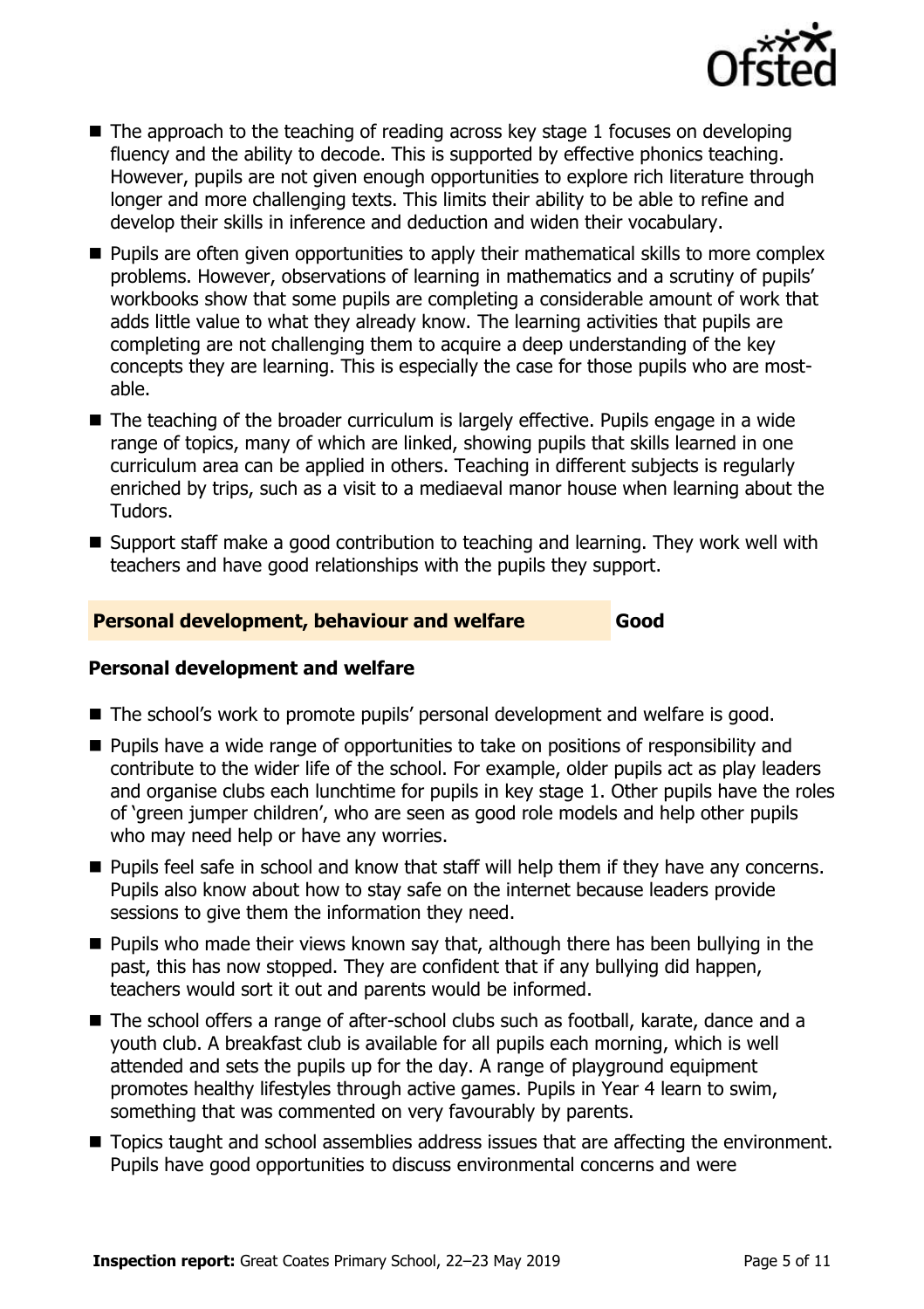

instrumental in ensuring recycling bins for waste paper are placed in every room in the school.

■ Pupils are respectful and tolerant. They understand that everyone should be treated fairly and equally. They are very aware of the school values of respect, resilience, aspiration, pride and reflection, and how to apply them to everyday interactions with others and as learners.

#### **Behaviour**

- The behaviour of pupils is good.
- Pupils conduct themselves very well in class and around the school. They respect one another, listen well and take responsibility for their own behaviour.
- Staff consistently apply well-structured and effective behaviour management systems. Rewards and sanctions are understood by pupils and staff. Where there have been exclusions, they have been used judiciously.
- Pupils' attendance has improved because of the concerted efforts of leaders and their close monitoring of individual pupils. Currently attendance is just below average, but shows a noticeable improvement on previous years.

#### **Outcomes for pupils Good**

- $\blacksquare$  By the time pupils leave the school at the end of key stage 2 they have made good progress and have attained standards in reading, writing and mathematics that are mostly above average. As a result, pupils are well prepared for learning when they start their next stage of education.
- In 2018, attainment for pupils in Year 2 was below average in reading, writing and mathematics. This did not represent good progress from pupils' starting points when they left the Reception class. Evidence collected during the inspection shows that current pupils are making stronger progress in writing and mathematics.
- The proportion of pupils meeting the expected standard in the Year 1 phonics screening check is close to the national average. Pupils are using their phonics skills effectively when reading unfamiliar words. However, pupils currently in key stage 1 are not developing their comprehension skills well enough and consequently not making progress similar to that in other subjects.
- $\blacksquare$  The progress of the most able pupils in key stage 2 is improving, which is reflected by the increased proportion of pupils reaching the higher standards in reading and the standards current pupils are attaining in writing. However, the proportion of pupils attaining the higher standards in mathematics, in both key stage 1 and key stage 2, is below average.
- Pupils with SEND make good progress. Class teachers ensure that pupils with SEND encounter the same curriculum as their peers, adapted to take into account any specific needs. Additional support is carefully planned, and its effect regularly checked.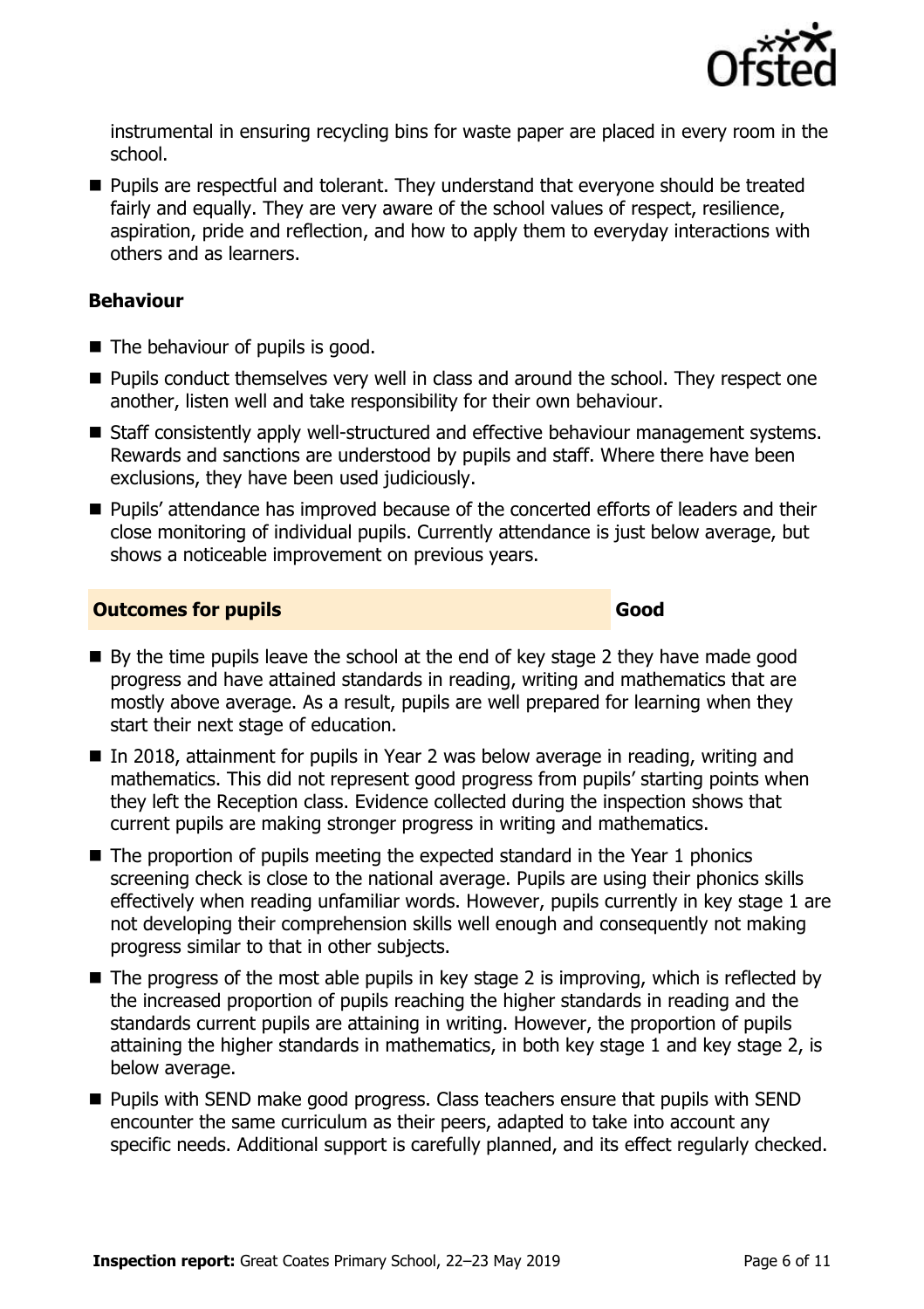

■ Disadvantaged pupils make good progress in reading, writing and mathematics. The school ensures that disadvantaged pupils achieve just as well as, and often better than, other pupils.

#### **Early years provision Good Good**

- Many children enter the early years with skills and abilities below those found typically in most children of their age. Good teaching and a well-planned learning environment support children to make good progress as they move through the setting. Consequently, the proportion of children who are ready for learning in Year 1 is similar to the national average.
- Disadvantaged children also achieve well. As a result of effective use of additional funding for disadvantaged children, differences in achievement between these children and other children are diminishing rapidly.
- The early years provision is led by the middle leader responsible for overseeing the Nursery and Reception classes. She is new to her role and keen to do well. However, her leadership skills are not developed enough to ensure areas for improvement are addressed.
- Learning activities are well planned. Teaching is good and all adults in the setting use timely interventions to challenge children further. For example, during a music activity the teacher clapped the number of beats in a piece of music, which children followed, practising their counting skills.
- The teaching of phonics is good. Teachers and teaching assistants reinforce children's understanding of known sounds and encourage them to tackle others that are not so familiar. Phonics is also taught in the outside area using practical activities to engage children in their learning.
- Areas of provision, both indoors and in the outside area, foster effective learning. These include the mud kitchen, where Nursery children were busily discussing making homes for minibeasts.
- Children enjoy their time in early years. They behave well, take turns, share resources and listen attentively. Children show resilience and sustain concentration. For example, during a bat and ball activity, children sensibly used equipment and showed good control and use of space.
- Links have been effectively formed with parents. Parents are given an accurate view of their child's learning journey and take opportunities to provide feedback regarding their child's learning and progress.
- Safeguarding is effective and children's welfare requirements are met. Staff are well trained and vigilant in ensuring that all children are safe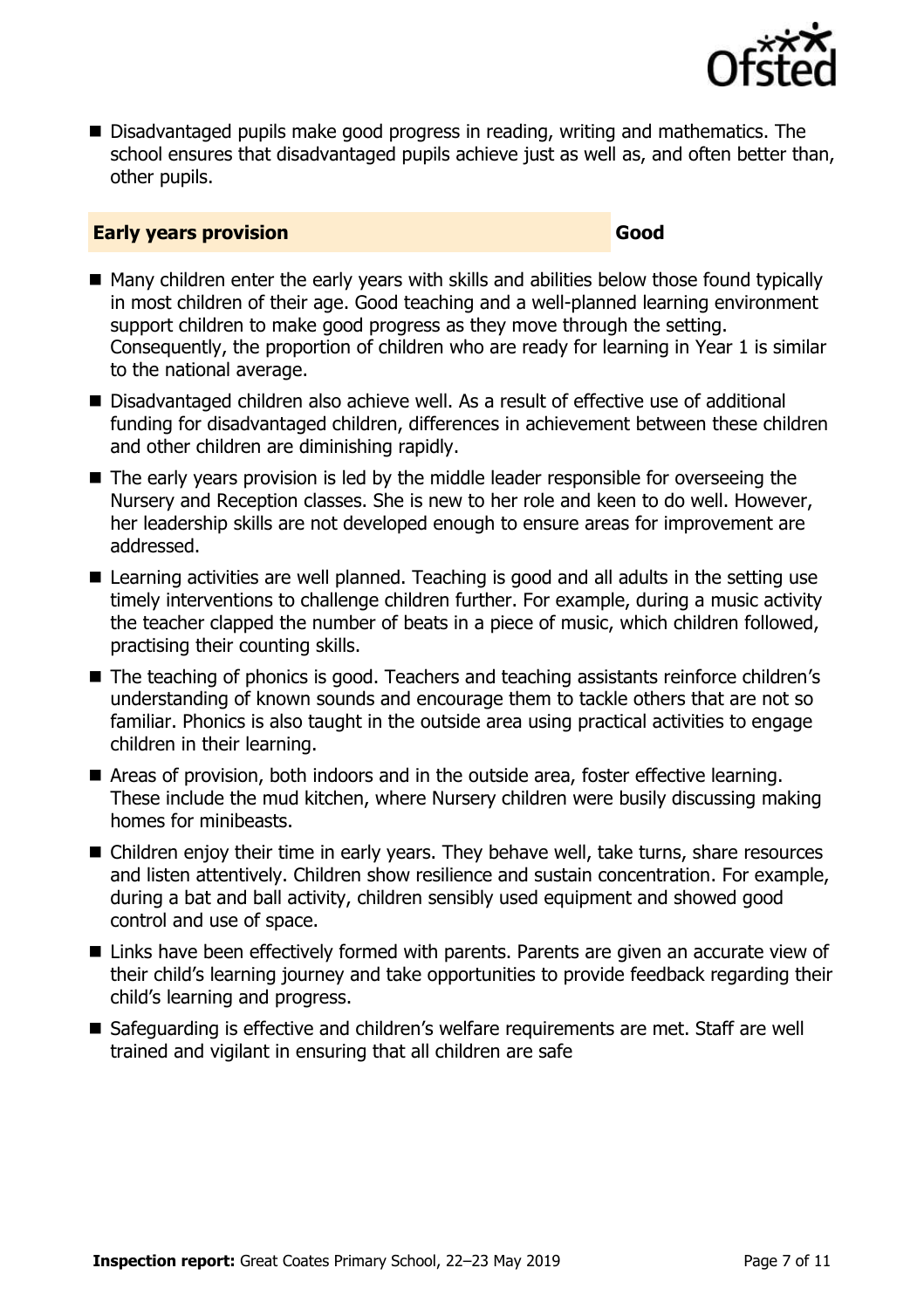

# **School details**

| Unique reference number | 142841                  |
|-------------------------|-------------------------|
| Local authority         | North East Lincolnshire |
| Inspection number       | 10089012                |

This inspection of the school was carried out under section 5 of the Education Act 2005.

| Type of school                      | Primary                      |
|-------------------------------------|------------------------------|
| School category                     | Academy                      |
| Age range of pupils                 | 3 to 11                      |
| <b>Gender of pupils</b>             | Mixed                        |
| Number of pupils on the school roll | 288                          |
| Appropriate authority               | Board of trustees            |
| Chair                               | <b>Teresa Blanchard</b>      |
| <b>Headteacher</b>                  | Andrea Norman                |
| Telephone number                    | 01472 230 263                |
| Website                             | www.greatcoatesprimary.co.uk |
| <b>Email address</b>                | head@gcp.nelcmail.co.uk      |
| Date of previous inspection         | Not previously inspected     |

### **Information about this school**

- The school is an average-sized primary school.
- The school converted to become an academy and joined Healing Multi-Academy Trust in 2016. When its predecessor school was last inspected by Ofsted, it was judged to require improvement overall.
- The school is governed by Healing Multi-Academy Trust. The local governing body has full delegated responsibility.
- Most pupils are of White British heritage.
- The proportion of pupils with special educational needs is below average.
- The proportion of disadvantaged pupils, who are known to be eligible for support through the pupil premium funding, is above average.
- The early years includes a Nursery class where children attend part time.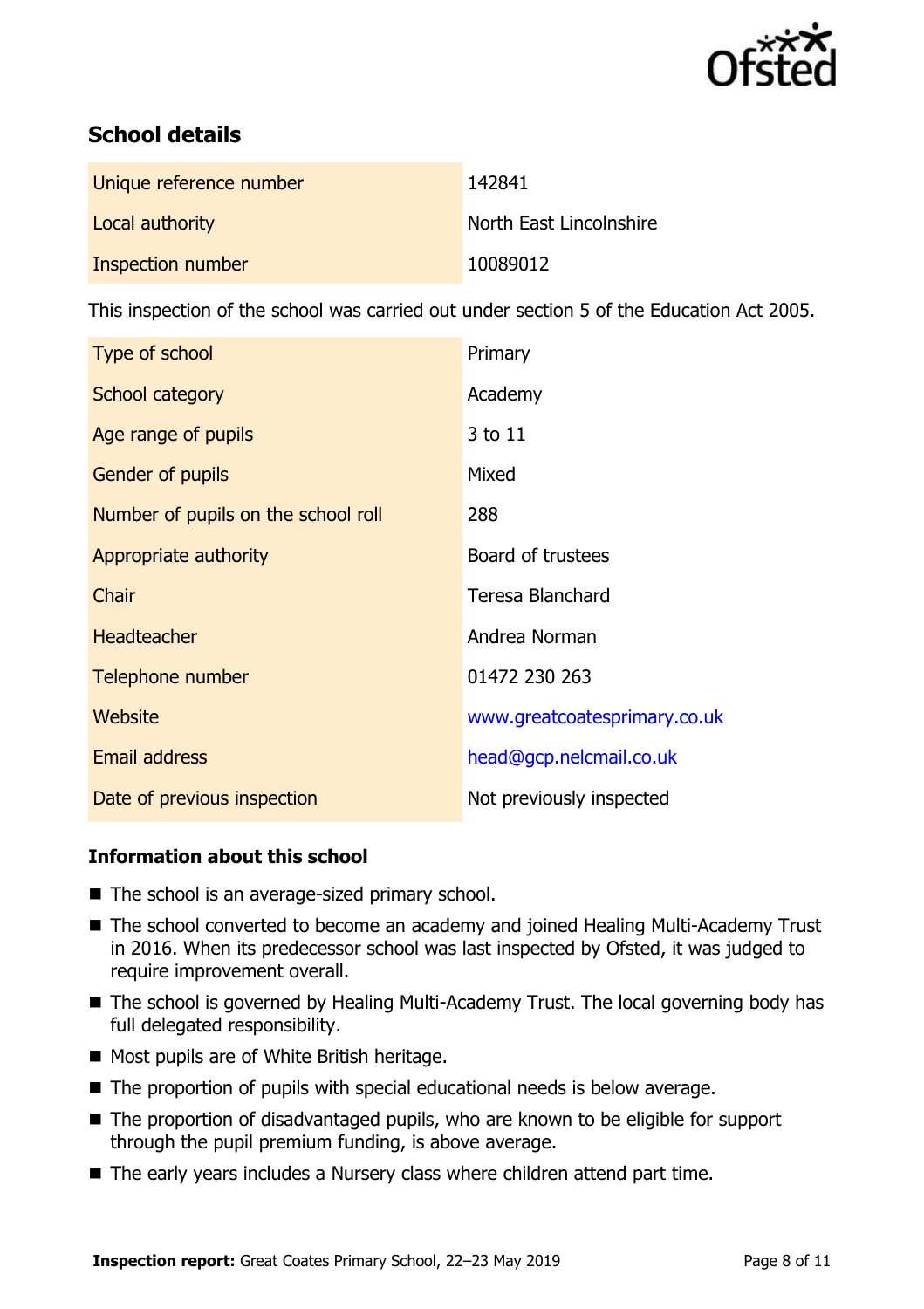

■ The school provides a breakfast club each morning for pupils.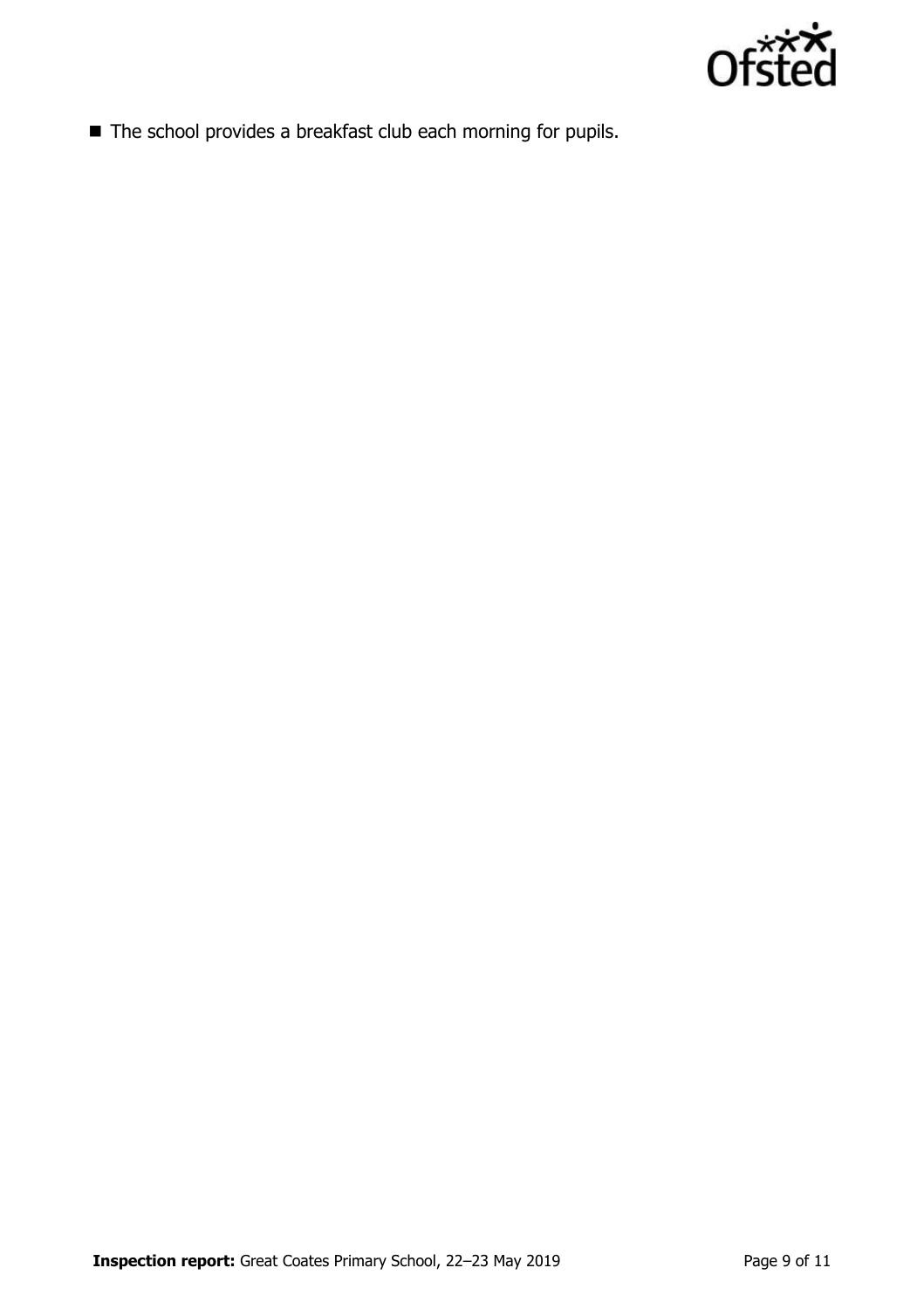

# **Information about this inspection**

- Inspectors observed learning in all classes. Several lessons were observed jointly with the headteacher.
- A sample of pupils' work from all classes was scrutinised.
- Inspectors listened to a selection of pupils read from all year groups.
- Meetings were held with pupils, the headteacher, other staff, three members of the governing body and the chief executive of the multi-academy trust.
- Inspectors observed pupils moving around the school, including on the playgrounds, during breaks and during a school assembly.
- Inspectors scrutinised a number of documents, including the school's self-evaluation of its overall effectiveness, school improvement plans, attendance records and safeguarding information.
- Inspectors took account of the 48 responses to Ofsted's online pupil survey, the 20 responses to the staff survey, the 10 responses to Ofsted's online parent questionnaire, Parent View, and nine free-text responses to Parent View.
- Inspectors spoke informally with parents at the start of the school day.

#### **Inspection team**

| Alan Chaffey, lead inspector | Ofsted Inspector        |
|------------------------------|-------------------------|
| <b>Melissa Milner</b>        | <b>Ofsted Inspector</b> |
| <b>Adrian Fearn</b>          | Ofsted Inspector        |